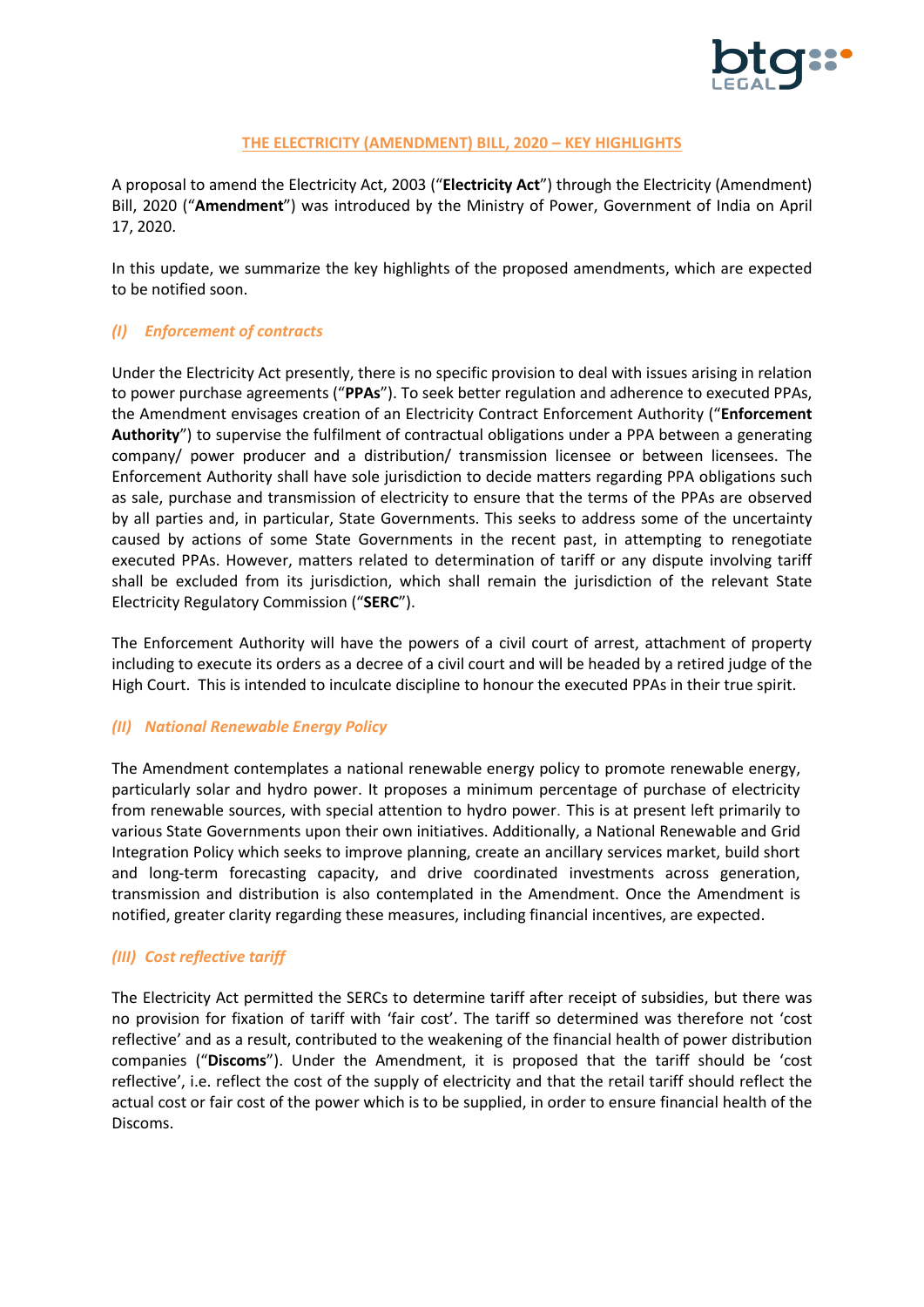

## *(IV) Subsidy*

Under Section 65 of the Electricity Act, a State Government is required to pay subsidy in advance to the Discoms, resulting in lower tariffs for Discoms and the customers therefore could indirectly benefit through the reduced price of power supplied by the Discoms. The Amendment proposes that the subsidy shall now be transferred directly into the account of the consumers, through direct benefit transfer. The impact is that Direct Benefit Transfer (DBT) should generate transparency and accountability for State Governments, and the subsidy will reach the people who are entitled to it. Discoms would benefit as the subsidy component of the tariff would be directly transferred to the consumer, and improve their revenue streams.

## *(V) Powers to Load Dispatch Centres*

It is proposed to empower State Load Dispatch Centres so as they may oversee the payment security mechanisms as per contracts, prior to dispatch of electricity. This is intended to address the major issue of non-payments and delay in payments, which is impacting health of Discoms and also results in increased non-performing assets.

## *(VI) Privatisation in power distribution*

The Amendment contemplates that a franchisee of a distribution licensee (i.e. a person through whom the distribution licensee desires to supply power in its specified area of supply) shall not be required to obtain any separate license for such operation from the relevant SERC and such distribution licensee shall continue to remain responsible for distribution of electricity in its area of supply. However, the Amendment takes this forward and proposes clear recognition to 'franchisees' of distribution licensees, which is expected to provide for easier access for private sector companies to enter the area of power distribution. While the Electricity Act already encourages the participation of the private sector in power generation, transmission and distribution will greatly benefit from increased private investment.

## *(VII) Increased penalties*

Penalties under Section 142 of the Electricity Act in relation to non-compliance with the rules/ regulations of the Electricity Act and/or orders or directions of the relevant SERC have been increased to INR 1,00,00,000 and INR 1,00,000 per day for continuing failures. Additionally, for noncompliance with the renewable and hydro-power purchase obligations, the Amendment proposes a penalty of INR 0.50/kWh for the shortfall in purchase in the  $1<sup>st</sup>$  year of default, and if such default continues for the  $2<sup>nd</sup>$  successive year, then the penalty is proposed to be increased to INR 1 /kWh and thereafter INR 2/kWh. Under Section 146 of the Electricity Act, the penalty for general contravention of any order or direction issued under the Electricity Act, or any of its rules/ regulations, has also been increased from INR 1,00,000 to INR 1,00,00,000 and in case of continuing failures, from INR 5,000 per day to INR 1,00,000 per day.

## *(VIII) Other significant changes*

In addition to increased powers of the Appellate Tribunal of Electricity, it is also proposed to set up National Selection Committee (instead of separate selection committees) by each State for appointment of the chairperson and members of SERCs. While the Central Government may continue with existing selection committees for each State but by instead making them 'Standing